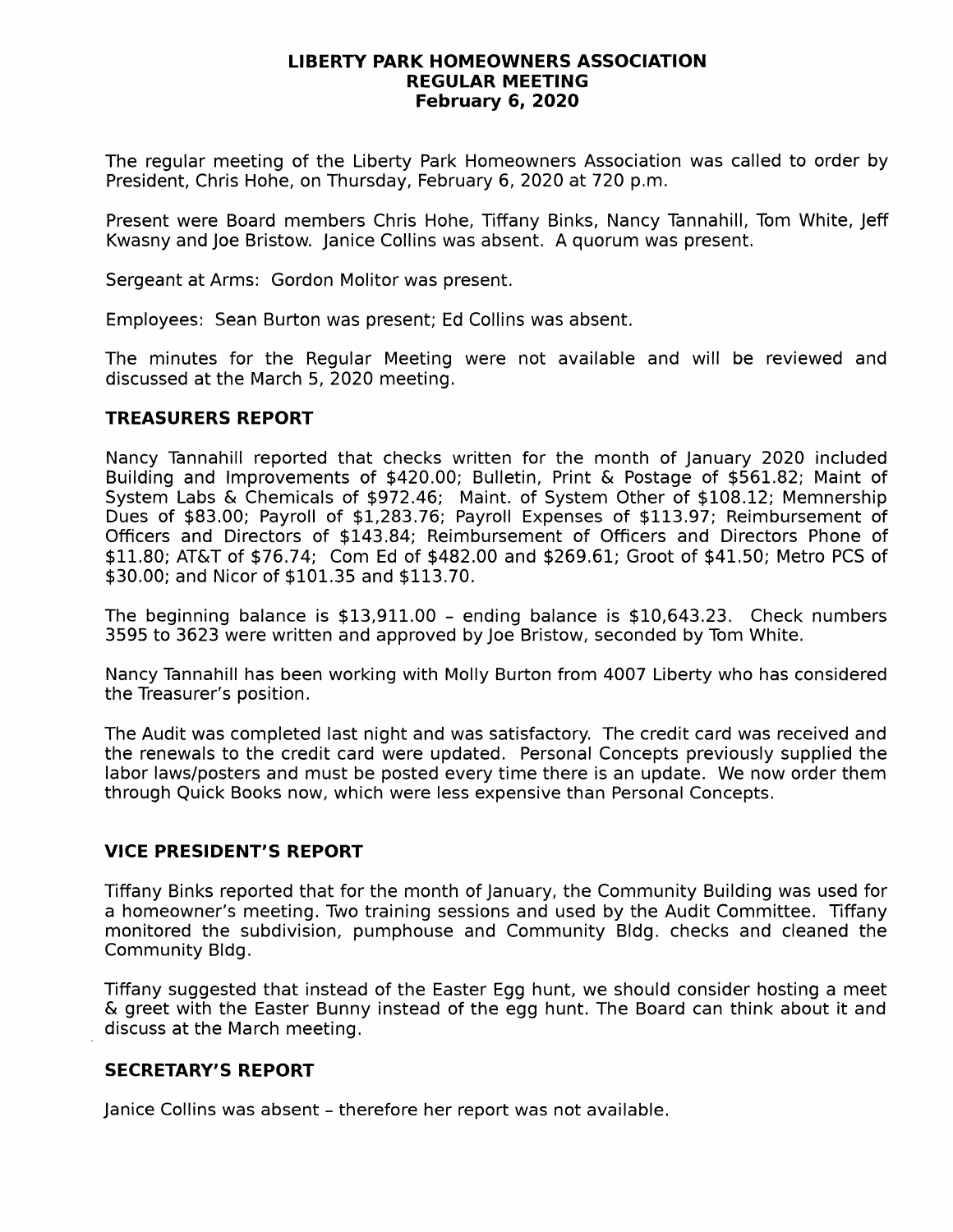# FIRST ASSISTANT WATER SUPERINTENDENT'S REPORT

Sean Burton reported that for the month of January Well #3 was in service with a pumpage of 1,893,000 gallons and a run time of 119.1 hours. Pumpage for January of 2019 was l-,995,000 gallons.

Total pumpage for the year is L,893,000 gallons as compared to 1,995,000 gallons for the same period in 2019.

January in-field samples were in on time and back satisfactory.

Sean reported weekly monitoring, daily pumphouse checks and shut down and changed the fuse during the recent main break.

### SECOND ASSISTANT WATER SUPERINTENDENT'S REPORT

Ed Collins was absent and his report was not available.

#### TRUSTEE'S REPORTS

Joe Bristow reported pumphouse checks and weekly monitoring,

Jeff Kwasny reported pumphouse checks, weekly monitoring and was available at the main break.

Tom White reported monitoring the subdivision, pumphouse checks.

Gordon Molitor reported monitoring and pumphouse checks.

### PRESIDENT'S REPORT

Chris Hohe reported all the holiday decorations were taken down and stored away in the garage. The

main break was in the street on Liberty by Buttrey. We had a 3 inch hole and Unto had to put in a 6-8 foot piece of pipe and 2 clamps. LPHOA has to get a permit from the Village of Westmont every time this occurs and we tear up the road. Uno made the repair by putting down plastic with 2 inches of base concrete, then 8 inches of concrete. Done on Tuesday.

The house at 3817 Liberty had a fire, As far as county codes, it's less expensive to tear it down than to rebuild. No work has been started yet.

Our liason officer, Troy Agema will start providing the monthly crime statics to us. We are hopeful that he will be able to make a Liberty Park meeting one this year. Although, it's highly unlikely since he has several Association's that meet the first Thursday of every month.